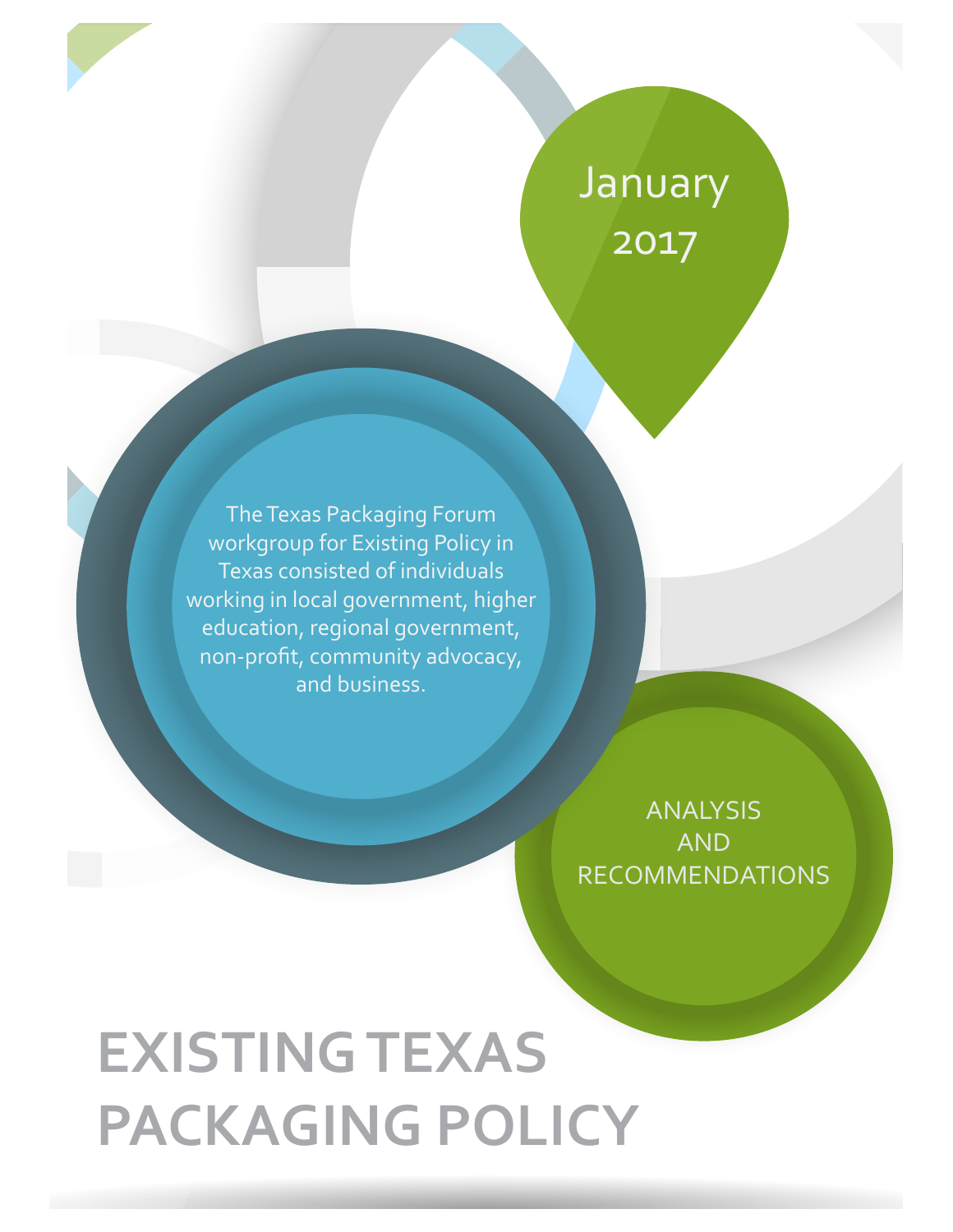### Contents

| Section 2 |  |
|-----------|--|
| Section 3 |  |
| 3.1       |  |
| 3.2       |  |
| 3.3       |  |
| Section 4 |  |
| 4.1       |  |
| 4.2       |  |
| Section 5 |  |
| Section 6 |  |
| Section 7 |  |
|           |  |
|           |  |
|           |  |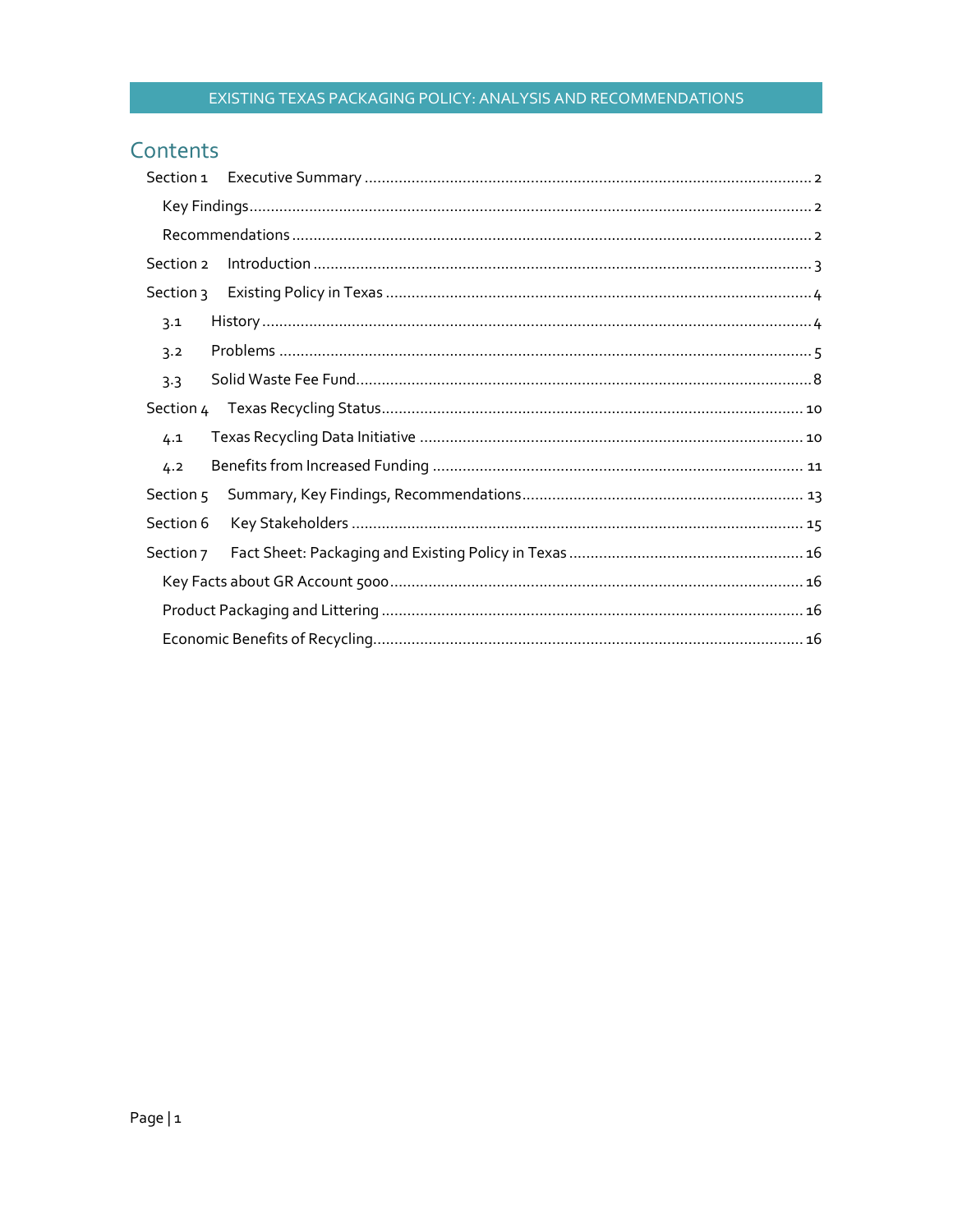#### Section 1 Executive Summary

#### Key Findings

- 1. In recent years there has been a gradual decline in the appropriation of funds to both General Revenue (GR) Accounts 5000 and 0549. GR Account 0549 provides funding for solid waste permitting and enforcement to the Texas Commission on Environmental Quality (TCEQ). GR Account 5000 is dedicated to funding the Councils of Governments (COG) regional solid waste plans approved by the Texas Commission on Environmental Quality (TCEQ).
- 2. The result in the decrease in available funds means that local governments take on an increasing burden of addressing recycling and disposal issues of product packaging.
- 3. The litter caused by mismanaged or discarded packaging represents a liability to local economies and a cost burden to local governments.
- 4. There are multiple key stakeholders that can benefit from the release of this white paper as well as receiving additional funds from GR 5000.

#### Recommendations

- 1. Increase the amount of funding released to COGs from GR 5000. This will help regional and local governments fund litter reduction efforts such as public education and away from home (public bins) recycling infrastructure.
- 2. Prioritize and support the implementation and expansion of infrastructure needed to grow the recycling industry in Texas.
- 3. Support recycling education and industry research to maximize the efficiency of recycling and solid waste management programs at every level.
- 4. Reach out to the identified key stakeholders to provide this white paper and other materials to support the paper's recommendations.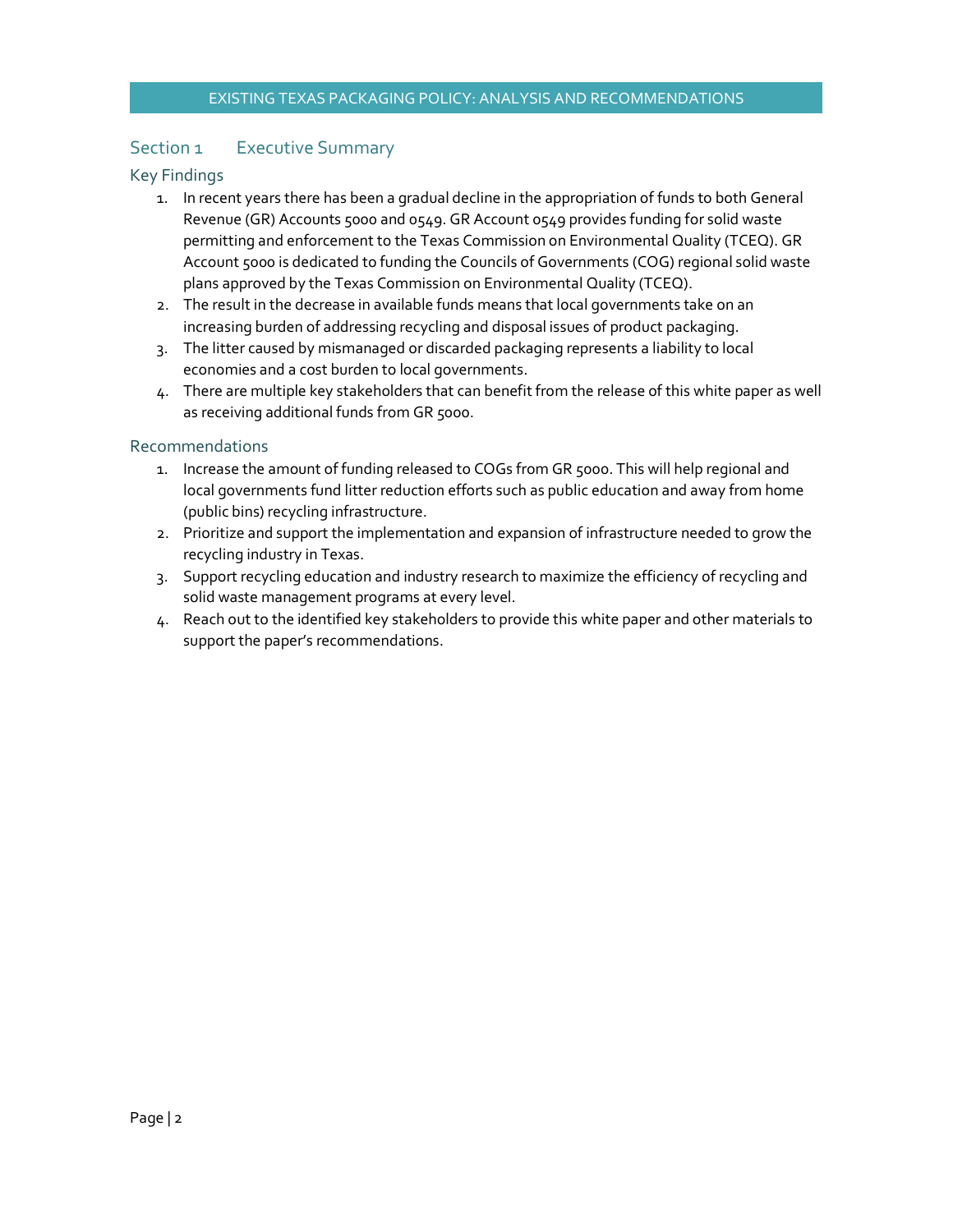#### Section 2 Introduction

Every day, American consumers utilize products with packaging such as food and drinks, cosmetics, electronics, toys, and many other items. Packaging, and its end-life management, have become a hot topic within the recycling industry recently. With multi-composition packaging innovations being implemented enabling longer product shelf-life and lighter packaging weights allowing more product to be transported, communities are faced with the management of these materials.

New packaging is helpful for extending the life of products, however, the end of life management becomes a hindrance for municipalities as most multi-layered, multi-composition packaging is not recyclable. Even long-used recyclable packaging such as water bottles, aluminum cans, and paper products can be seen as roadside and waterway litter within communities as public access to awayfrom-home recycling infrastructure is deficient and discarded packaging tends to become windborne litter.

This paper examines the State of Texas' existing policy in regards to packaging management. It identifies concerns in the structure of county and municipal funding allocated by the state; issues with the roadside and waterway litter that result from discarded packaging; and, complications with consumer product packaging not being recyclable within many American community recycling programs.

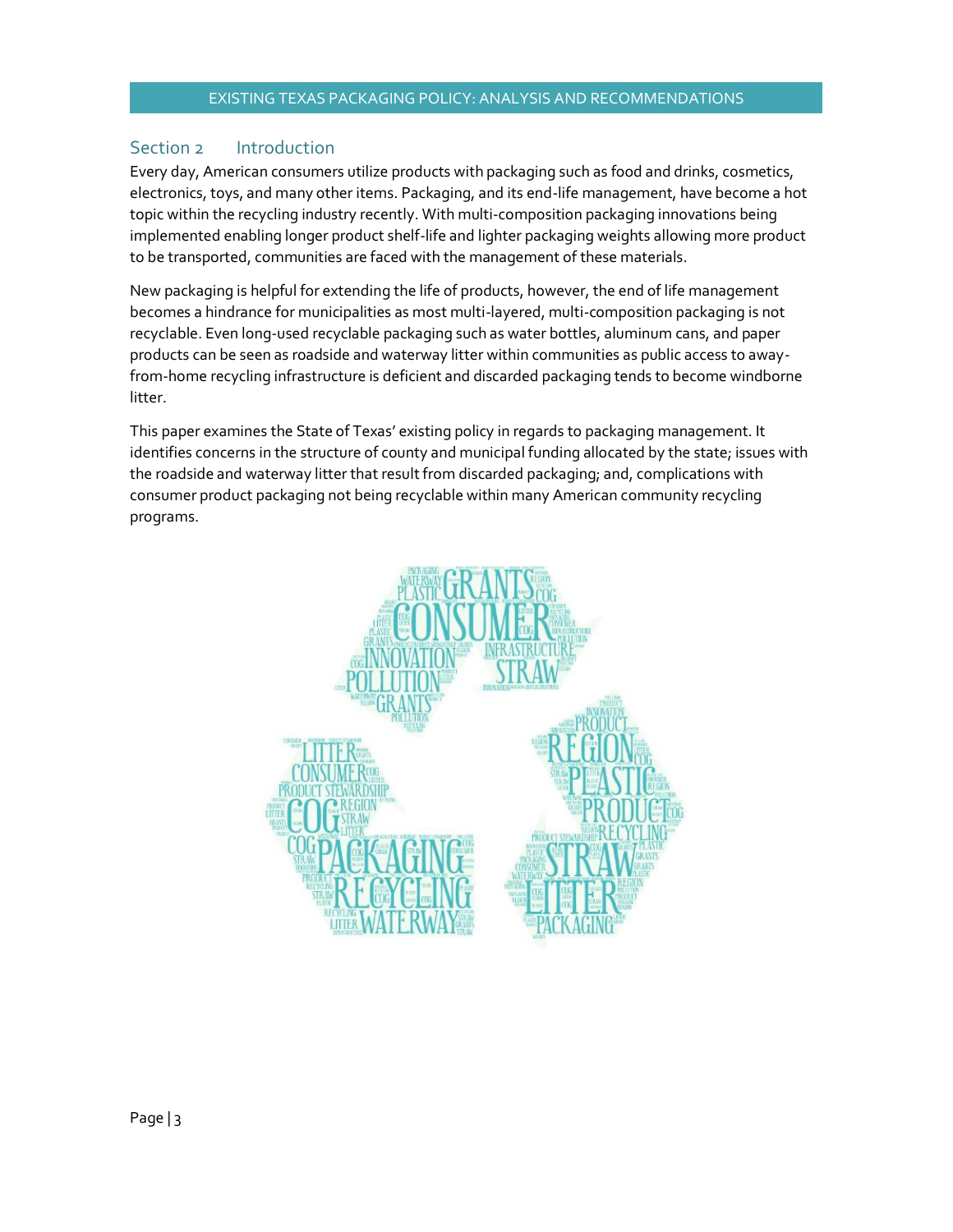#### Section 3 Existing Policy in Texas

#### 3.1 History

Texas' existing policy to manage solid waste and recycling is funded by the fees collected under the Texas Health and Safety Code §361.014. Fees are allocated into General Revenue Funds 0549 and 5000. Funds in the GR Account 5000 are dedicated to local and regional solid waste projects that are consistent with Councils of Governments (COG) regional solid waste plans approved by the Texas Commission on Environmental Quality (TCEQ). Appropriations of solid waste disposal fees primarily consist of pass-through grants to COG's for local and regional municipal solid waste planning and management purposes<sup>1</sup>.

Per the Product Stewardship Institute, currently in the United States nearly 50 million tons of packaging and printed paper (PPP) -- a category that includes aluminum, glass, plastic, newspapers, phone books, and office paper -- are disposed of each year. While this waste stream is valued at more than \$11 billion USD, American municipal recycling programs capture only 42 percent of it<sup>2</sup>. Texas' recycling rate as measured by the 2015 Texas Recycling Data Initiative (TRDI) study revealed our state is recycling around 19 percent<sup>3</sup>.

FIGURE 1: 2013 TRDI RECYCLING RATE4



Management of solid waste and recycling in Texas is not planned by the TCEQ, but rather through the planning efforts of the regional COGs. This gives local governments a degree of control and prioritization of local issues; however, without the sustained appropriated state funding, COG solid waste and recycling plans can fall short of set goals. Using the allocated funds, the COGs prepare short and long range plans for the disposal and management of municipal solid waste including recycling, neighborhood clean-ups, household hazardous waste management, and infrastructure placement.

<sup>&</sup>lt;sup>1</sup> "HEALTH AND SAFETY CODE CHAPTER 361. SOLID WASTE DISPOSAL ACT." HEALTH AND SAFETY CODE CHAPTER 361. SOLID WASTE DISPOSAL ACT. Texas Commission of Environmental Quality, n.d. Web. 6 June 2016.

<sup>&</sup>lt;http://www.statutes.legis.state.tx.us/docs/HS/htm/HS.361.htm#361.014>.

<sup>2</sup> "Packaging - Product Stewardship Institute (PSI)." Packaging. Product Stewardship Institute (PSI), n.d. Web. 5 June 2016. <https://productstewardship.site-ym.com/default.asp?page=Packaging>.

<sup>3</sup> "Texas Recycling Data Initiative (TRDI)." Texas Recycling Data Initiative (2014): 1-43. Http://www.recyclingstar.org/wpcontent/uploads/2015/02/TRDI\_Report\_print-0204.pdf. State of Texas Alliance for Recycling, Jan. 2015. Web. June 2016. <http://www.recyclingstar.org/>.

<sup>&</sup>lt;sup>4</sup> Texas Recycling Data Initiative, 2014, (as n.3 above)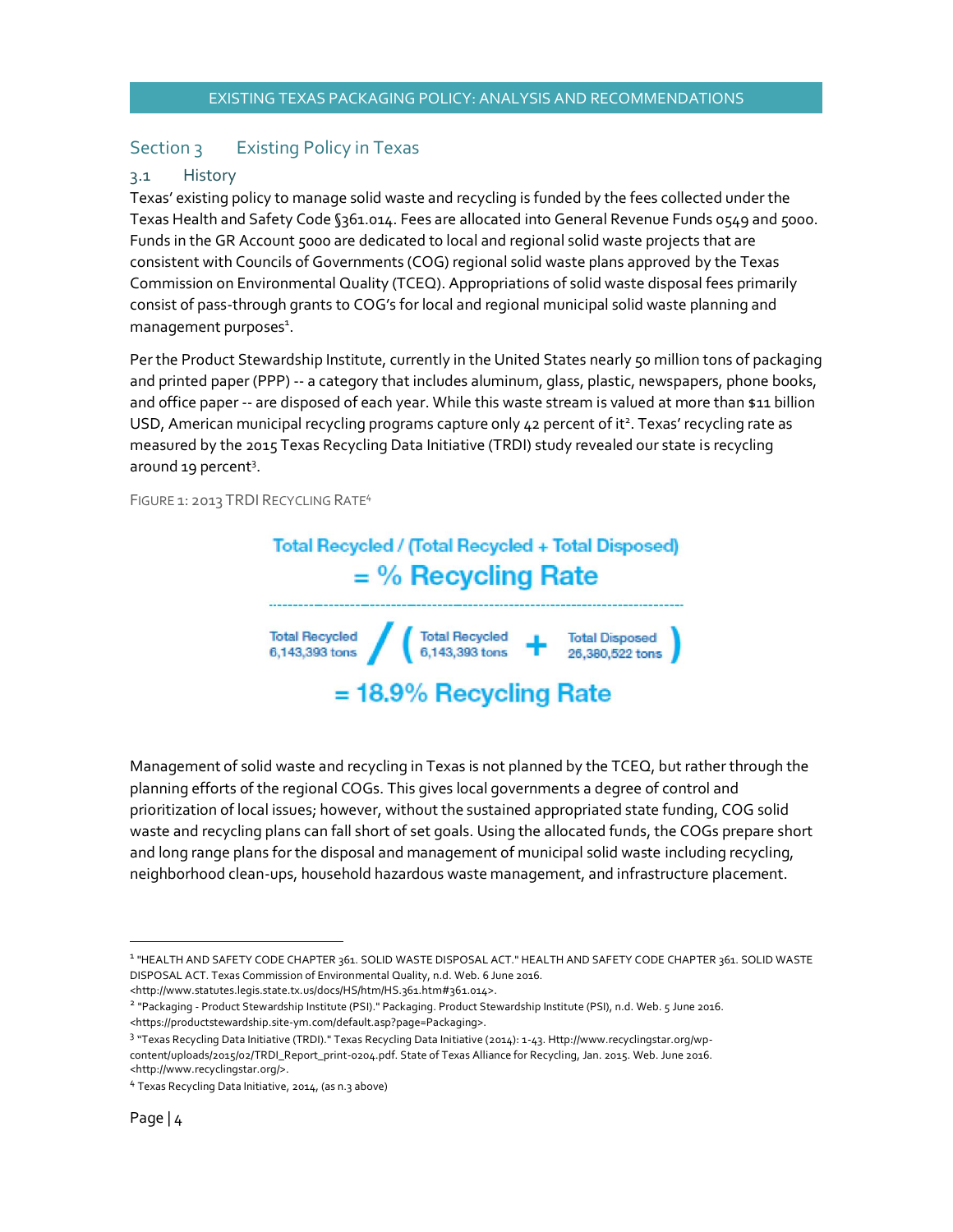#### 3.2 Problems

Throughout the State of Texas even with the large assortment of litter reduction efforts in place and the long-broadcasted Don't Mess with Texas anti-littering campaign, drivers, bikers and those who walk near roadways or waterways continue to witness litter. Texas has a substantial organization of litter cleanups efforts through various agencies such as the Texas Department of Transportation (TxDOT), Keep Texas Beautiful and its local affiliates, and the Adopt-A-Highway program, which covers approximately 10 percent of Texas' roadways. In fact, no other state in the U.S. has consistently monitored roadside litter and provided high-profile litter abatement programs as Texas has done and continues to do<sup>5</sup>. The Texas Department of Transportation (TxDOT) estimates spending \$47 million in 2012 on picking up litter from Texas roadways, which is an increase from \$35 million spent in 2004<sup>6</sup>. Roadside and waterway litter continues to challenge Texas' communities and environment.

Not all litter seen on the roadways and within waterways come from careless acts such as people directly throwing waste onto the ground. Litter can also be windborne from open-top collection receptacles as seen in public areas like on sidewalks and in parks. Also, litter comes from vehicles that do not have their loads correctly secured or covered. Often, cities and towns must self-fund the remediation of litter, or they must wait for grant opportunities.

Litter in its various forms can potentially become fire hazards, attract pests and rodents, carry germs, and cause auto accidents<sup>7</sup>. Toxins enter our food chain through the fish and other animals that we eat. Wildlife effects occur when animals ingest plastics or chemicals from plastics leach into surrounding waters. Harmful toxins leaching from discarded trash can also contaminate plants and other vegetation that humans consume.

While the TCEQ had been receiving its portion of the funding every biennium (approximately \$14 million per year), the funds for local government grants has not been fully appropriated in a number of years. As a result, the associated account—"Fund 5000"—had accumulated a balance of over \$100 million by 2013. GR Account 5000 funds pass-through grants that COGs make available to local governments for solid waste management. These grants trigger cost savings for local governments, generate revenues from the sales of recyclable material, and can support more effective law enforcement against illegal dumping. Table 1 highlights the decrease seen in the number of grants passed through as well as decreased allocated funding from the state.

In 2013, state law reduced the tipping fees from \$1.25 to \$0.94 per ton for weighed material, from \$0.40 to \$0.30 per cubic yard for compacted material, and from \$0.25 to \$0.19 a cubic yard for uncompacted material. A tipping fee is a state mandated fee that is collected from the disposal of municipal solid waste into a landfill or process facility. The manner in which tipping fees were distributed was also revised in 2013, as the share received by the GR 5000 which funds COGs dropped from 50 percent to 33 percent of collected solid waste fees. For the year 2013, the COGs were only appropriated \$5.4 million instead of the \$7 million share after the surcharge was reduced. The current budget is 20 percent less

 <sup>5</sup> Environmental Planning, LLC. "2013 Texas Litter Survey." 2013 Texas Litter Survey - Final Report (n.d.): 1-61. 2013 Texas Litter Survey. Don't Mess With Texas, 23 Aug. 2013. Web. 5 June 2016. <http://www.dontmesswithtexas.org/docs/DMWT\_2013\_Litter\_Survey.pdf>.

 $6$  Environmental Planning, LLC., 2013, (as n.5 above)

<sup>7</sup> Detrimental Effects of Littering, n.d. Web. 7 October 2016. http://www.ecomena.org/littering/.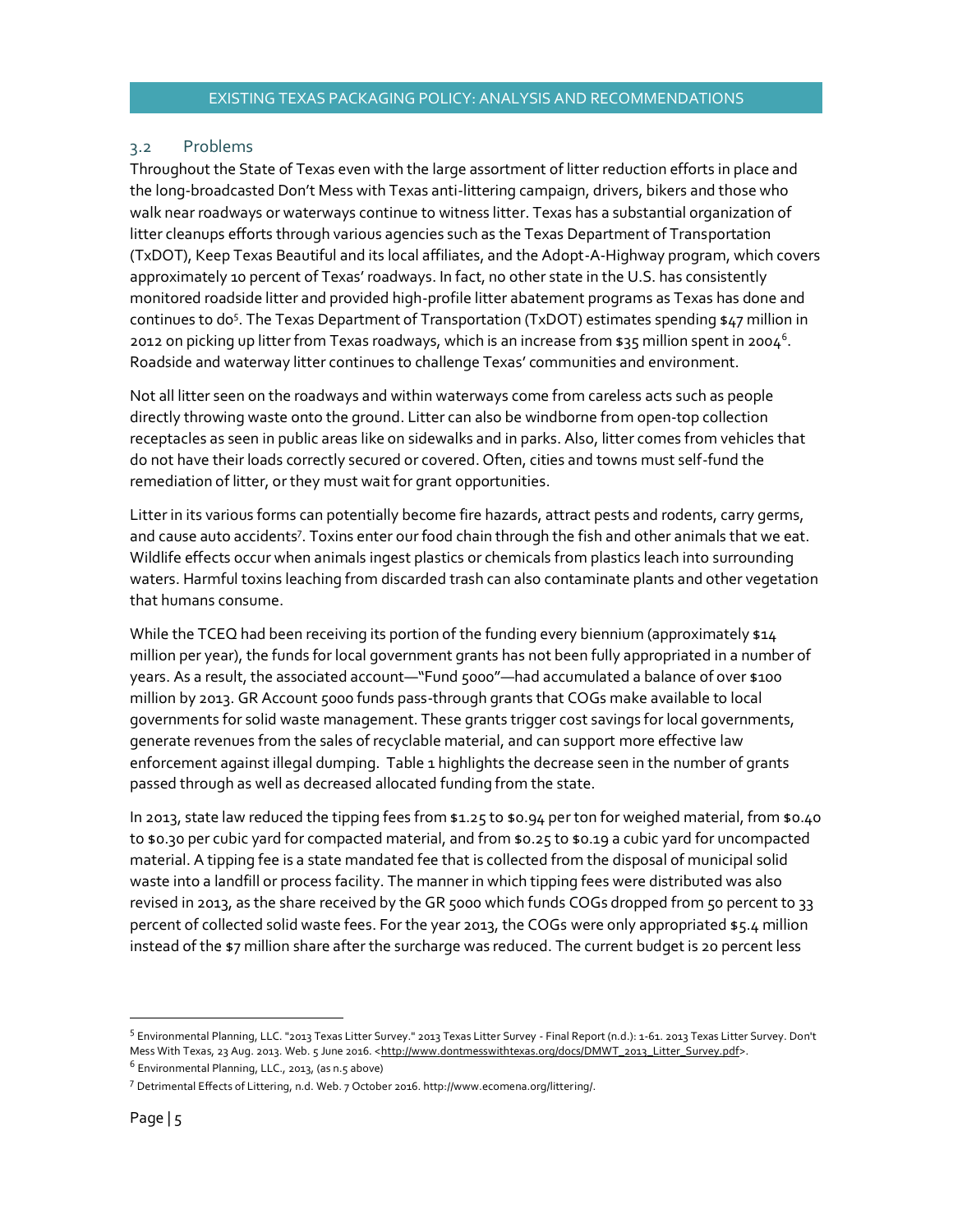than previous years because of this under-appropriation, yet there maintains to be a large demand for these funds.

| $FY \gg$                        |              | 2012                     |          | 2013                     |                | 2014                     | 2015           |                          | 2012 - 2015  |            |
|---------------------------------|--------------|--------------------------|----------|--------------------------|----------------|--------------------------|----------------|--------------------------|--------------|------------|
| <b>RECIPIENT</b><br><b>TYPE</b> | #            | Total \$                 | #        | Total \$                 | #              | Total \$                 | #              | Total \$                 | #            | Total \$   |
| City                            | 66           | 1,413,854                | 91       | 1,994,140                | 71             | 1,486,117                | 86             | 1,666,116                | 314          | 6,560,227  |
| <b>COG</b>                      | 12           | 861,749                  | 5        | 153,169                  | 8              | 744,920                  | $\overline{2}$ | 153,287                  | 27           | 1,913,126  |
| County                          | 26           | 546,368                  | 33       | 661,573                  | 27             | 538,639                  | 26             | 499,924                  | 112          | 2,246,505  |
| Other                           | $\mathbf{1}$ | 77,500                   | $\circ$  | $\overline{\phantom{a}}$ | $\overline{2}$ | 4,821                    | 1              | 3,200                    | 4            | 85,521     |
| Public K-12<br>or ISD           | 3            | 434,164                  | 4        | 69,387                   | 3              | 252,230                  | $\circ$        | $\overline{\phantom{0}}$ | 10           | 755,781    |
| District or<br>Authority        | $\mathbf 1$  | 22,049                   | 3        | 36,496                   | $\overline{2}$ | 7,700                    | 3              | 14,437                   | 9            | 80,683     |
| <b>University</b><br>or College | O            | $\overline{\phantom{0}}$ | $\Omega$ | $\overline{\phantom{a}}$ | $\circ$        | $\overline{\phantom{a}}$ | 1              | 22,058                   | $\mathbf{1}$ | 22,058     |
| <b>TOTAL</b>                    | 109          | 3,355,685                | 136      | 2,914,765                | 113            | 3,034,427                | 119            | 2,359,022                | 477          | 11,663,899 |
| Average<br>grant \$             |              | \$30,786                 |          | \$21,432                 |                | \$26,853                 |                | \$19,824                 |              | \$24,453   |

TABLE 1: ANNUAL COG PASS-THROUGH GRANT NUMBERS AND FUNDING, FY12-15<sup>8</sup>

 <sup>8</sup> "Reports and Publications." Texas Association of Regional Councils. N.p., n.d. Web. 14 July 2016. <http://www.txregionalcouncil.org/display.php?page=references.php>.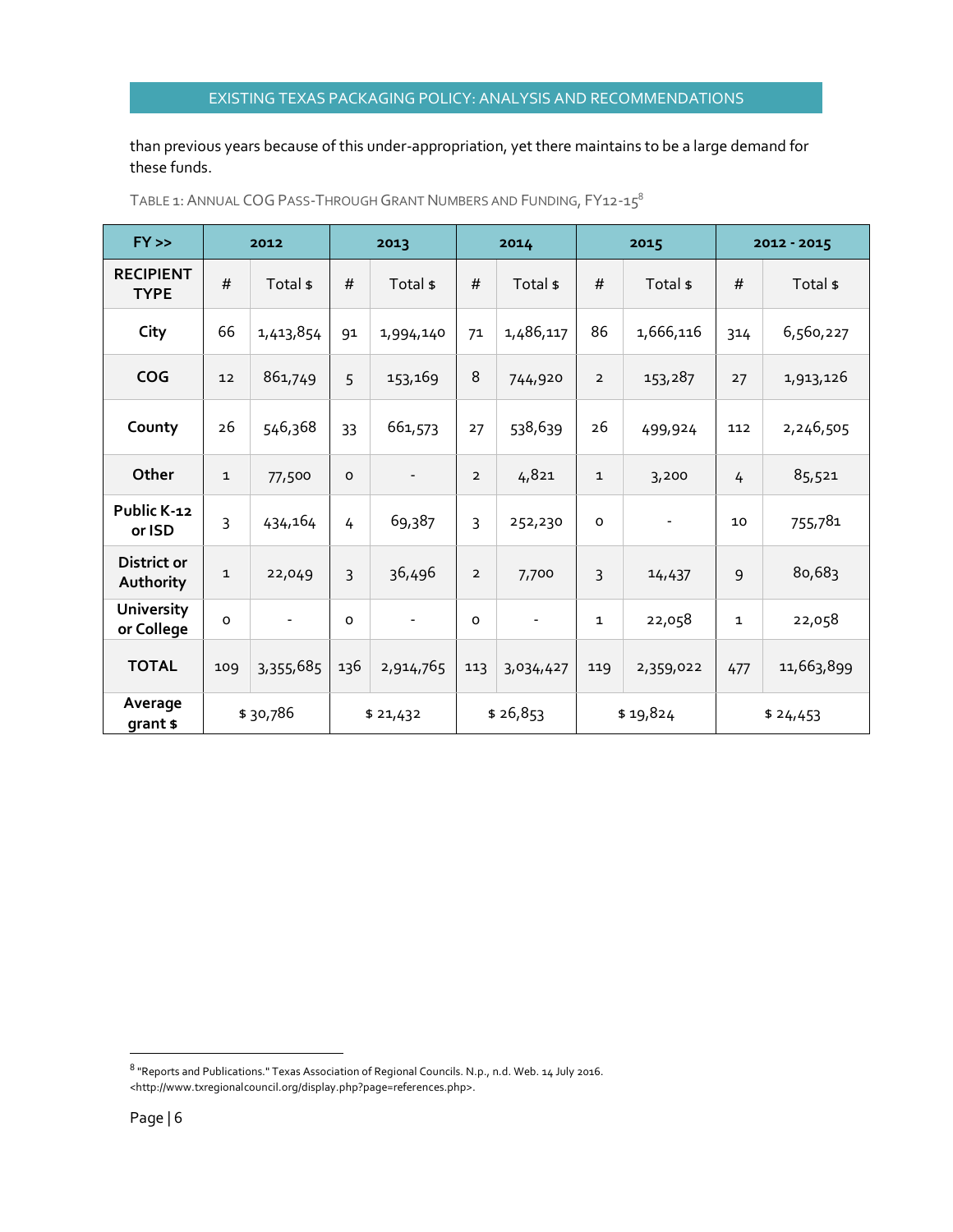Nationally, packaging manufacturers and consumer product companies have been focusing on other aspects of corporate sustainability,<sup>9</sup> and are not placing as much emphasis on the recyclability of their products.10 As packaging products become more difficult to recycle because of multi-material composition, consumer confusion from various product design changes can lead to contamination in recycling programs. That being said, even when consumers use products that are more recycle-friendly, publicly available recycling is lacking in many populated areas and rural communities.

As packaging becomes lighter and longer lasting, counties and municipalities are facing situations where more recyclable products are ending up in the trash or are seen as roadside or waterway litter. The lighter package composition also poses problems within the recycling material recovery facilities (MRF's) as the products are ending up so flat through the transportation process that the materials are ending up incorrectly sorted. For example, the newer plastic water

bottles are increasingly being seen in bales of paper due to their light-weight composition.<sup>11</sup>

"As packaging products become more difficult to recycle because of multi-material composition, consumer confusion from various product design changes can lead to contamination in recycling programs."

There are needs in the State of Texas for the management of packaging material that could be solved through increased COG funding by the State releasing GR Dedicated Fund 5000 monies, recycling prioritization by the COG's, and education about the economic benefits of recycling for the State of Texas. Expanding and creating policy here in Texas should focus on addressing wasteful construction of hard-to-recycle packaging; as well as creating the needed infrastructure to collect, process, and reuse materials that would greatly benefit the state and its constituents.



 <sup>9</sup> "Sustainability Reports." Environmental Leader RSS. Environmental Leader, 30 June 2016. Web. 12 July 2016.

<sup>&</sup>lt;http://www.environmentalleader.com/category/sustainability-reports/>.

<sup>&</sup>lt;sup>10</sup> Wu, Amy. "Good Product, Bad Package: Top Sustainable Packaging Mistakes." The Guardian. Guardian News and Media, 18 July 2014. Web.

<sup>12</sup> July 2016. <https://www.theguardian.com/sustainable-business/2014/jul/18/good-product-bad-package-plastic-recycle-mistakes>.

<sup>11</sup> Moore, Patty. "Recycling Is Not Dead." Resource Recycling (2015): Pg. 27. July 2015. Web. 7 July 2016. <http://www.resourcerecycling.com/site-content/publications/articles/Moore0715rr.pdf>.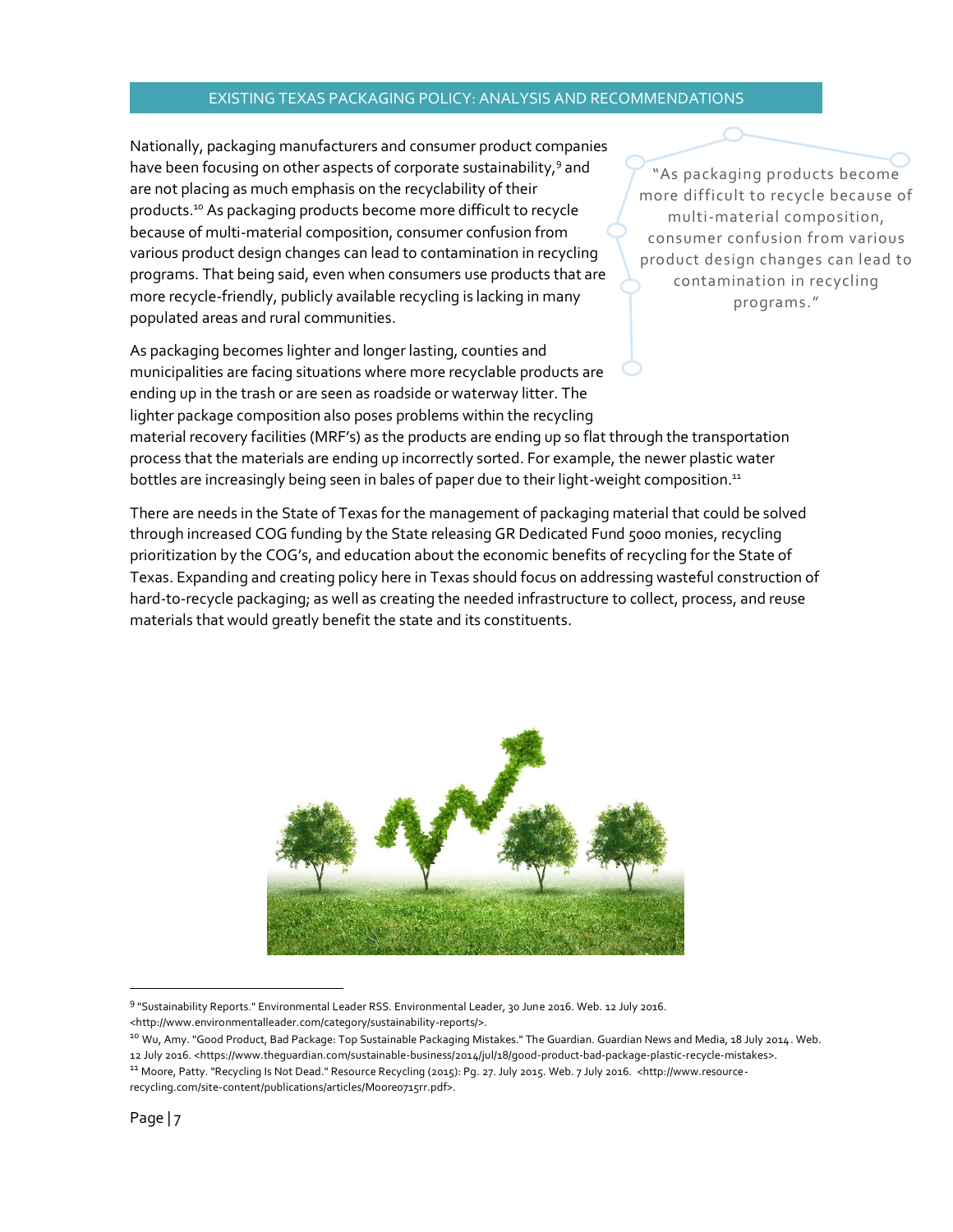#### 3.3 Solid Waste Fee Fund

Revenue for GR Account 5000 (Solid Waste Disposal fees) comes from fees and charges as directed by Section 361.013 of the Texas Health and Safety code. GR Account 5000, which provides the funding for COGs to implement regional projects, takes in 33.3 percent of the state's solid waste fees. Table 2 shows a three year breakdown of GR Account 5000 (Solid Waste Disposal Fees) and GR Account 5049 (Waste Management) fund totals. Both accounts rest within the General Revenue fund for use by TCEQ.

TABLE 2. GR 5000 & 0549 ACCOUNT BALANCES<sup>12</sup>

| GR Account 5000 - Solid Waste Disposal Fees FY 2014 |               | FY 2015       | FY 2016       |
|-----------------------------------------------------|---------------|---------------|---------------|
| Beginning Balance                                   | \$114,313,159 | \$118,779,678 | \$122,966,458 |
| <b>Estimated Revenue</b>                            | \$9,992,181   | \$9,730,116   | \$9,490,833   |
| Deductions                                          | \$5,525,662   | \$5,543,336   | \$5,523,056   |
| Ending Balance                                      | \$118,779,678 | \$122,966,458 | \$126,934,235 |

| GR Account 0549 - Waste Management | FY 2014      | FY 2015      | FY 2016      |
|------------------------------------|--------------|--------------|--------------|
| Beginning Balance                  | \$28,486,235 | \$32,408,984 | \$31,453,323 |
| <b>Estimated Revenue</b>           | \$35,411,752 | \$35,164,881 | \$32,771,167 |
| Deductions                         | \$31,489,003 | \$36,120,542 | \$37,505,461 |
| Ending Balance                     | \$32,408,984 | \$31,453,323 | \$26,719,029 |

Councils of Governments (COGs) have a great effect on recycling efforts at a local and regional level. Pass-through grant funds are made available from TCEQ and provided to the COGs to help drive initiatives such as implementing recycling programs, purchasing equipment, conducting environmental education campaigns, and engaging in environmental enforcement activities.

Tables 2 and 3 show an overall trend of an increase in the fund balance of GR Account 5000, yet account deductions for the COGs has remained stagnant. The result of withholding available funds means that local governments will take on an increasing burden in addressing recycling and disposal issues of product packaging.

<sup>&</sup>lt;sup>12</sup> "Operating Budget for Fiscal Year 2016." TCEQ Operating Budget for Fiscal Year 2016 (2015): 1-120. Texas Commission on Environmental Quality. 1 Dec. 2015. Web. 15 June 2016. <http://www.tceq.state.tx.us/assets/public/comm\_exec/pubs/sfr/030-16.pdf>.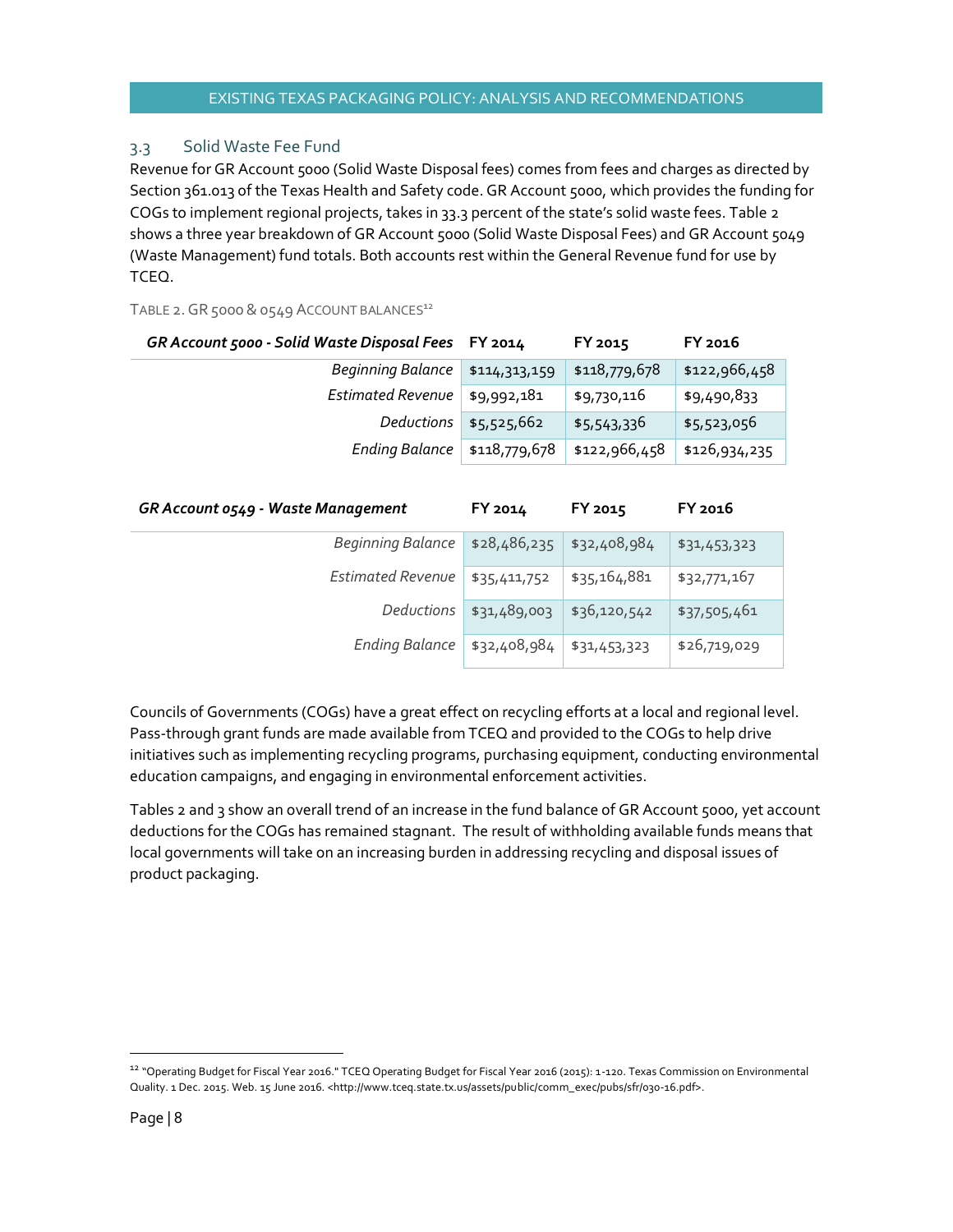| GR Account 5000 - Solid<br><b>Waste Disposal Fees</b> | FY 14-15<br>Change (\$) | FY 15-16<br>Change (\$) | FY 14-15<br>Change (%) | FY 15-16<br>Change (%)   |
|-------------------------------------------------------|-------------------------|-------------------------|------------------------|--------------------------|
| Beginning Balance                                     | \$4,466,519             | \$4,186,780             | 3.91%                  | $3.52\%$                 |
| <b>Estimated Revenue</b>                              | (4262,065)              | (4239, 283)             | $-2.62%$               | $-2.46%$                 |
| Deductions                                            | \$17,674                | (\$20,280)              | $0.32\%$               | $-0.37%$                 |
| <b>Ending Balance</b>                                 | \$4,186,780             | \$3,967,777             | $3.52\%$               | $3.23\%$                 |
|                                                       |                         |                         |                        |                          |
| GR Account 0549 - Waste<br><b>Management</b>          | FY 14-15<br>Change (\$) | FY 15-16<br>Change (\$) | FY 14-15<br>Change (%) | $FY 15-16$<br>Change (%) |
| <b>Beginning Balance</b>                              | \$3,922,749             | $($ \$955,661)          | 13.77%                 | $-2.95%$                 |
| <b>Estimated Revenue</b>                              | $(*246,871)$            | (\$2,393,714)           | $-0.70\%$              | $-6.81%$                 |
| Deductions                                            | \$4,631,539             | \$1,384,919             | 14.71%                 | 3.83%                    |

#### TABLE 3. GR 5000 & 0549 ACCOUNT BALANCE CHANGE<sup>13</sup>

Figure 1 presents the recent trend in declining funding for the COG pass-through grants. The average project funding declined over this timeframe from about \$31,000 to \$20,000

FIGURE 1: DECLINING COG PASS-THROUGH GRANT FUNDING



#### **Annual Grant Numbers & Funding**

<sup>&</sup>lt;sup>13</sup> TCEQ Operating Budget for Fiscal Year 2016, (as n.12 above)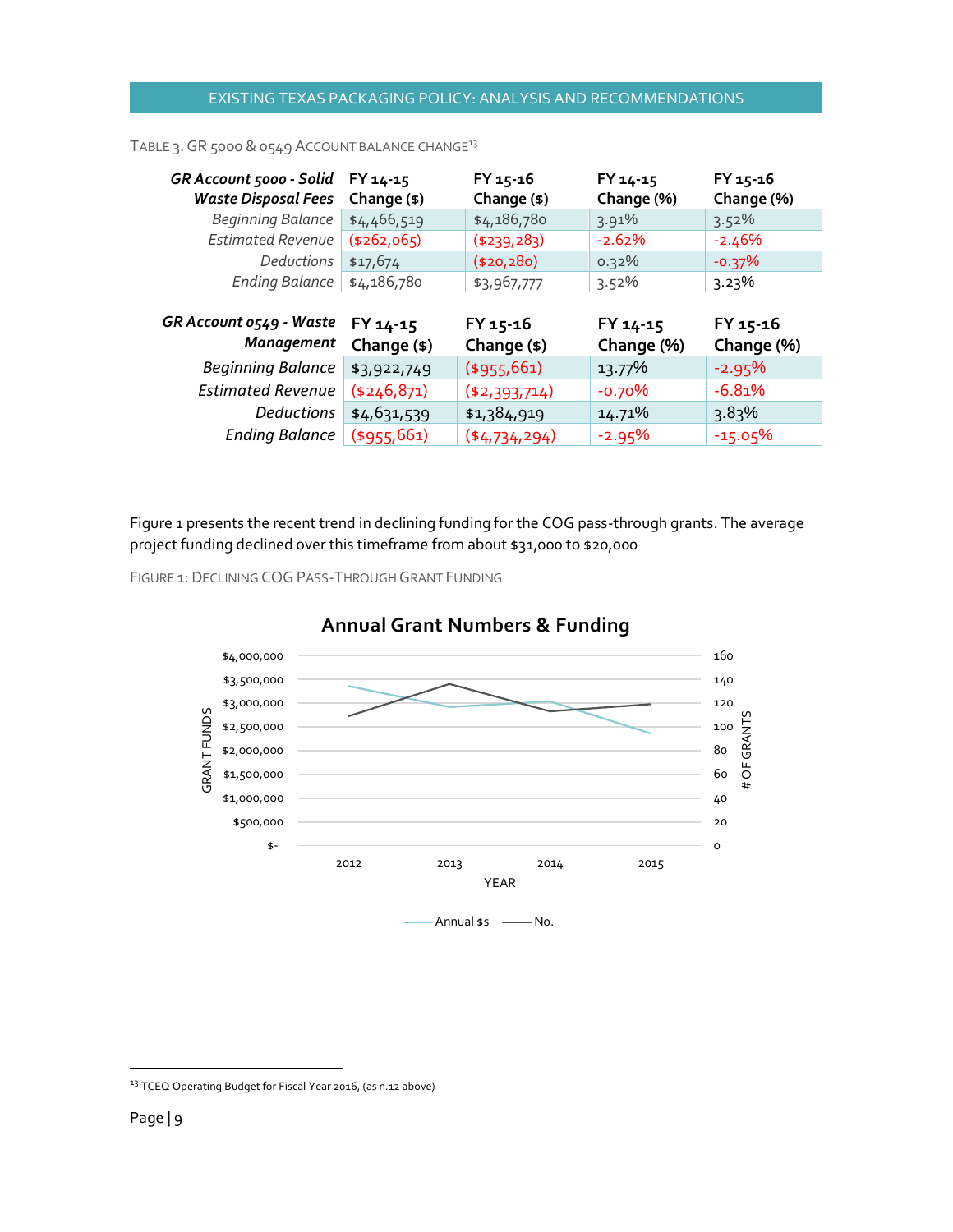#### Section 4 Texas Recycling Status

#### 4.1 Texas Recycling Data Initiative

Beginning in 2010, the State of Texas Alliance for Recycling (STAR) and the Lone Star Chapter of the Solid Waste Association of North America (TxSWANA) led a consortium of stakeholders to measure the recycling rate in Texas. The goal of what they named the Texas Recycling Data Initiative (TRDI) was "to quantify the amount of recycling in Texas to examine environmental, economic and policy issues of interest to businesses, citizens and governmental agencies." This effort also established a baseline recycling rate to measure future progress.<sup>14</sup>

Burns & McDonnell, an engineering and consulting firm, was awarded a contract to survey processors and end users of recyclables for: traditional recyclables, organic materials, and other commodities such as construction and demolition materials. While the level of TRDI detail did not itemize containers and packaging, the 2014 report findings, plus data from the U.S. Environmental Protection Agency (US EPA), can approximate a level of packaging recovery in Texas. More importantly, this information yields estimates on the missed opportunities in Texas from not recovering these materials.

The US EPA notes that of the 254 million tons of municipal solid waste (MSW) generated in 2013, containers and packaging make up the largest portion: 29.8 percent.<sup>15</sup> The fact sheet also notes that traditional recyclables (all glass, metal, paper, and plastic products including packaging) comprised 53.4 percent.

At this rate, Texans are discarding more than 10 million tons of traditional recyclables each year, 5.7 million tons of which are containers and packaging.

As You Sow calculated that in 2010, the value of paper and paperboard and packaging landfilled in the U.S. was \$11.4 billion.<sup>16</sup> Assuming Texas discards were similar to the US, using As You Sow figures, the value of the packaging materials discarded by Texans was nearly \$900 million.

Recognizing the need to more accurately determine this missed economic opportunity, in 2015 the Texas legislature passed HB 2763 enabling the TCEQ to analyze the state's current efforts by conducting The Study on the Economic Impacts of Recycling.17 The scope of the TCEQ project will assess current recycling efforts and identify methods to increase recycling. In addition, it will investigate funding, assess jobs, and assess infrastructure needs in rural areas. TCEQ's contractor, Burns & McDonnell, anticipates completing the TCEQ project by spring 2017.

<sup>&</sup>lt;sup>14</sup> Texas Recycling Data Initiative, 2014, (as n.3 above)

<sup>&</sup>lt;sup>15</sup> "Advancing Sustainable Materials Management: 2013 Fact Sheet." U. S. Environmental Protection Agency (US EPA), June 2015. Web. 20 June 2006. <https://www.epa.gov/sites/production/files/2015-09/documents/2013\_advncng\_smm\_fs.pdf>

<sup>&</sup>lt;sup>16</sup> MacKerron, Conrad. Unfinished Business: The Case for Extended Producer Responsibility for Post-Consumer Packaging. As You Sow, 2012. Web. 20 June 2016. <http://www.asyousow.org/ays\_report/unfinished-business-the-case-for-extended-producer-responsibility-for-postconsumer-packaging>

<sup>&</sup>lt;sup>17</sup> "HB 2763, Relating to a study of the current and potential economic impacts of recycling." 84th Legislative Session. Web. 20 June 2016. <http://www.legis.state.tx.us/BillLookup/History.aspx?LegSess=84R&Bill=HB2763>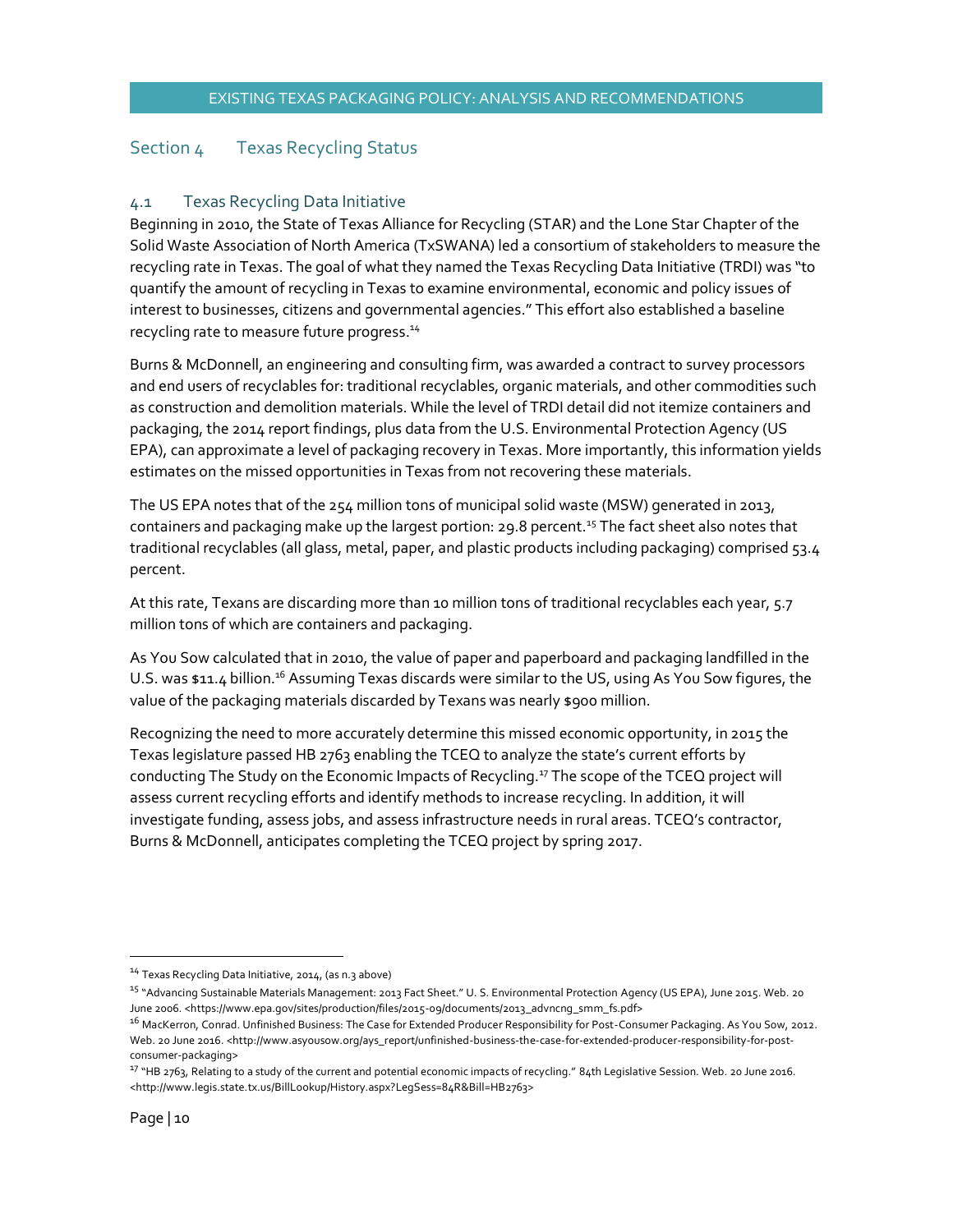#### 4.2 Benefits from Increased Funding

Increasing the amount of funds available to the COGs statewide will have a number of benefits not just on packaging recycling, but in other areas as well.

#### *Plastic, paper/paperboard, and rubber/leather combined accounted for 62 percent of visible roadway litter.18*

Issue: The Texas Department of Transportation (TxDOT) estimates spending \$47 million in 2012 on picking up litter from Texas roadways, which is an increase from \$35 million in 2004.<sup>19</sup> Opportunities exist to increase the anti-littering and recycling message particularly among population segments such as Millennials, Hispanics, single adults, and households with young children. These population groups were the most likely to have higher incidences of littering.<sup>20</sup>

Benefit: Increasing TCEQ allocations for COG regional solid waste projects would result in better waste collection and recycling programs implemented locally. COGs have the ability to fund education programs to address packaging and container litter from major sources like plastic bags, Styrofoam and plastic bottles. When combined with the Don't Mess with Texas campaign, this would result in a reduction in the amount of litter and its effects on Texas road and waterways.

#### *Proper education impacts contamination rates for collected materials, as well as recycling in general.*

Issue: A survey conducted by the Institute for Scrap Recycling Industries (ISRI) and Earth911 found that a lack of knowledge contributed to a confusion surrounding plastics recycling. Survey data indicated that 37 percent of respondents were unsure of acceptable levels of food contamination, followed by 28 percent who stated a lack of understanding when it came to what types of plastics their municipality accepted for curbside recycling.<sup>21</sup> Ultimately, this gap in knowledge contributes to contamination of potentially recyclable products, further increasing the difficulty of end-markets in obtaining reusable materials.

Benefit: By making more funding available to COGs for education related projects, recyclers and municipalities would see a decrease in the contamination rates. The result of this would be a higher quantity and quality of recyclable products finding their way to end-market customers.

*Increasing the funding for COG regional solid waste grants will also open up opportunities for attracting and identifying end markets, particularly with products that are less commonly recycled.* 

 $18$  Environmental Planning, LLC., 2013, (as n.5 above)

<sup>&</sup>lt;sup>19</sup> Environmental Planning, LLC., 2013, (as n.5 above)

<sup>20</sup> Environmental Planning, LLC., 2013, (as n.5 above)

<sup>&</sup>lt;sup>21</sup> McTique Pierce, Lisa. "Confused Consumers Toss out Plastic Packaging Instead of Recycling: Poll." Packaging Digest. N.p., 31 July 2014. Web. 21 June 2016. <http://www.packagingdigest.com/sustainable-packaging/confused-consumers-toss-out-plastic-packaging-instead-ofrecycling-poll140731>.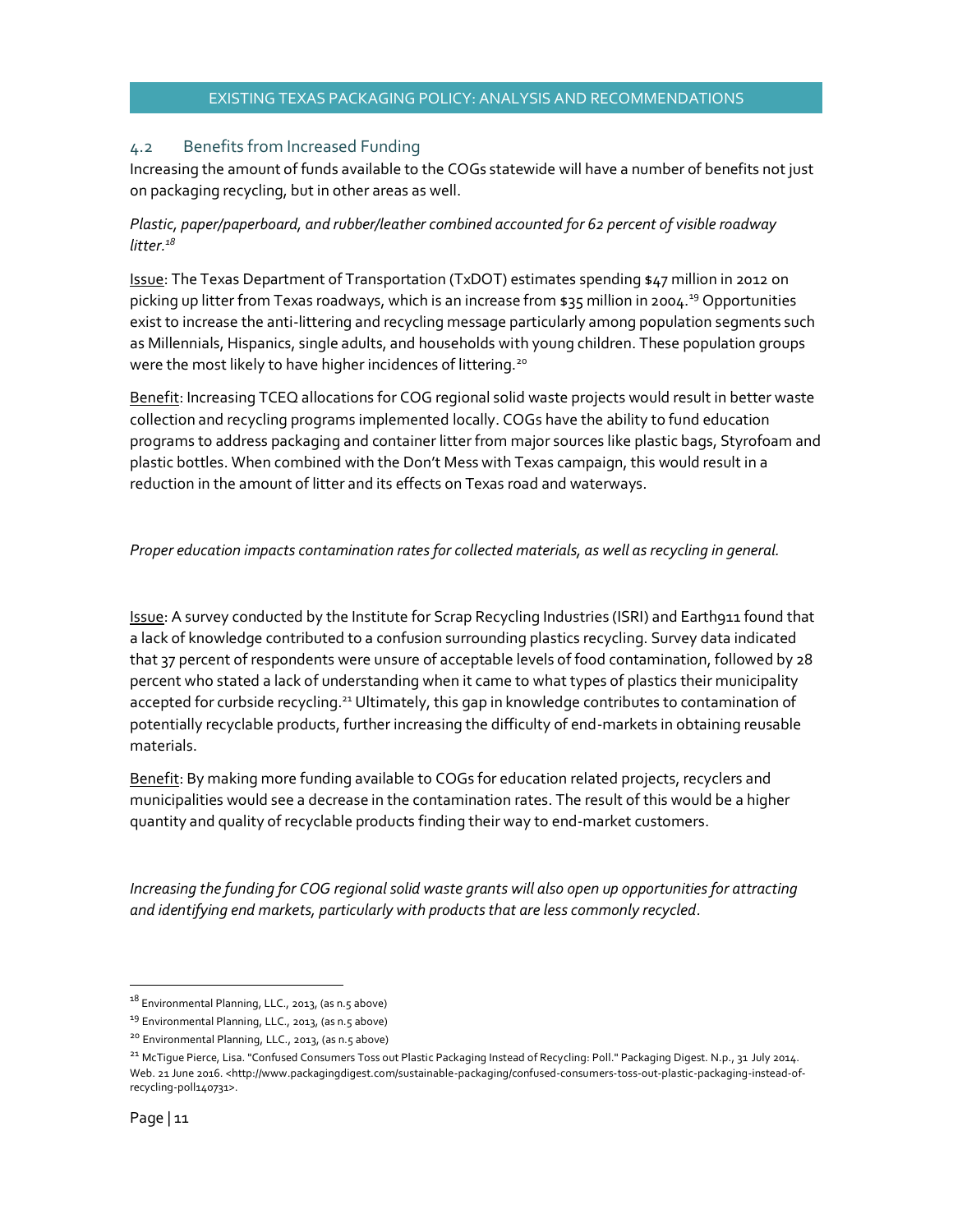Issue: Cartons are recyclable and according to the Carton Council, 57 percent of U.S. households have access to carton recycling which indicates a successful program while at the same time highlighting an additional need for carton recycling.<sup>22</sup> Organizations such as the Carton Council work with local governments and recycling processors to facilitate the collection and recycling of products like cartons.

Benefit: If more funds were available through the COG grants, additional projects could be funded to pursue opportunities in building partnerships between recyclers and end-market businesses.

*Research by the Tellus Institute found that the recycling industry creates significantly more jobs per tonnage disposed than landfilling and incineration.*

Issue: A Tellus Institute study found that waste disposal created one job per 10,000 tons of discards generated. Recycling created 20 jobs per 10,000 tons of discards generated, and composting organics generated 5 jobs with the same amount of discards.<sup>23</sup> An estimated 12,678 Texans have jobs in the processing sector of the recycling industry -- not including those employed in the collection, reuse or remanufacturing sectors.<sup>24</sup>

Benefit: By granting more money to expand recycling programs, more jobs are created overall in the materials management and recovery industry.

*COG grants can also be used to fund studies of the economic impacts of recycling at the regional level.* 

**Issue:** Data is very important to acquire in order to assess and implement existing or new recycling programs. The EPA releases national recycling figures, however, programs and participation can greatly vary from region to region; without available regional data, it is difficult to measure key performance indicators. The Houston-Galveston Area Council (H-GAC) commissioned David Swenson Consulting and Science Application International Corporation (SAIC) to produce the 2013 report, "The Economic Contribution of the Recycling Industry to the Houston-Galveston Region," finding that recycling directly and indirectly supported over 16,700 jobs in the region -- not including the reuse or remanufacturing sectors.<sup>25</sup>

Benefit: Regional economic studies such as the one conducted by the H-GAC can support effective policy decisions at the local level by fostering a connection between economic development and longterm environmental sustainability.

<sup>&</sup>lt;sup>22</sup> Carton Council. N.p., n.d. Web. 21 June 2016. <http://www.cartonopportunities.org/>.

<sup>&</sup>lt;sup>23</sup> Goldstein, James, and Christi Electris. "More Jobs, Less Pollution: Growing the Recycling Economy in the U.S.: Publications: Tellus Institute." More Jobs, Less Pollution: Growing the Recycling Economy in the U.S.: Publications: Tellus Institute. The Tellus Institute, 2011. Web. 15 June 2016. <http://www.tellus.org/tellus/publication/more-jobs-less-pollution-growing-the-recycling-economy-in-the-u-s>. <sup>24</sup> Texas Recycling Data Initiative, 2014, (as n.3 above)

<sup>&</sup>lt;sup>25</sup> "The Economic Contribution of the Recycling Industry to the Houston-Galveston Region." Houston-Galveston Area Council (2013). Fri. 24 June 2016. <https://www.h-gac.com/community/recycling/workshops/documents/recs\_H-GAC%20-Economic-Contribution-Report.pdf>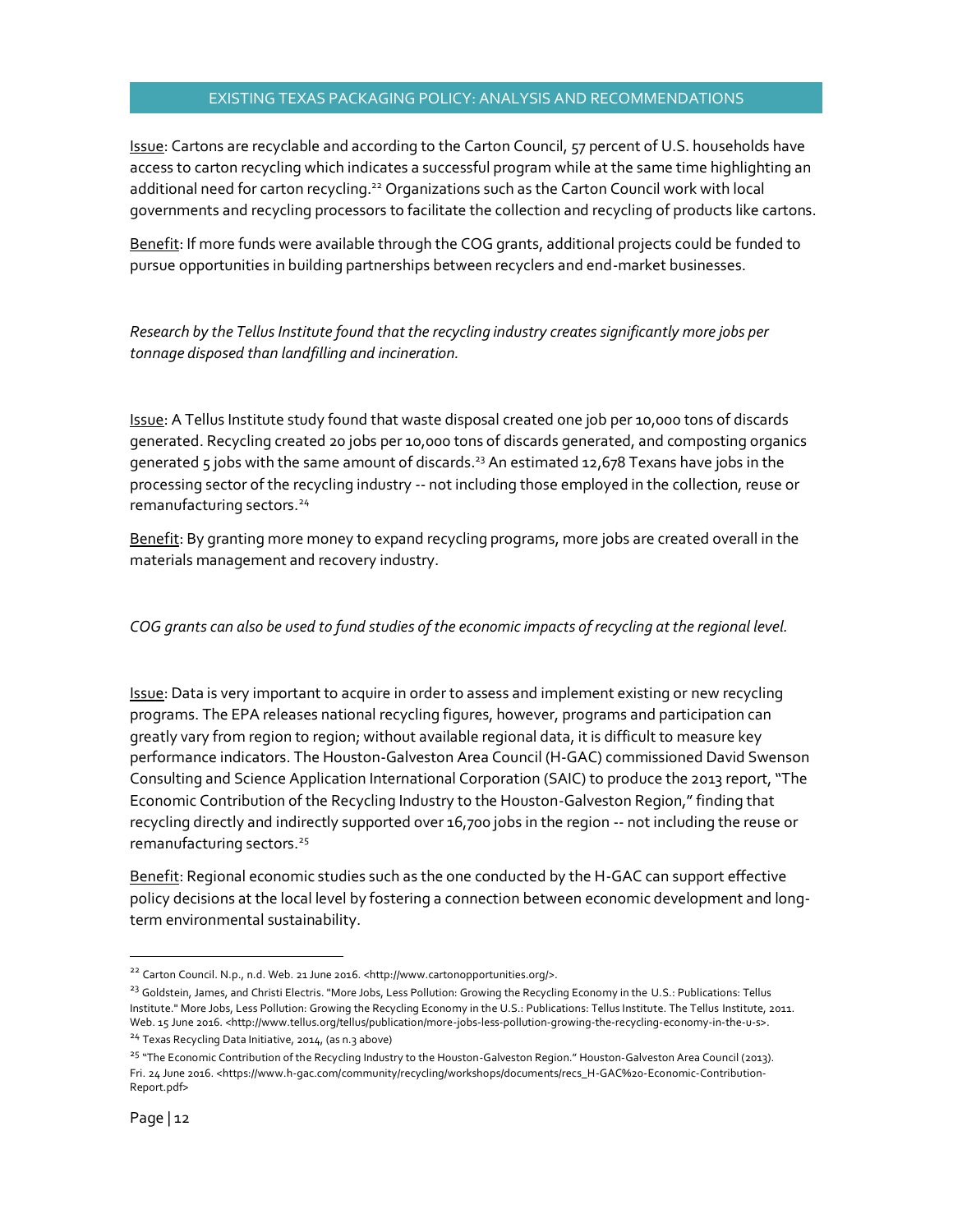#### Section 5 Summary, Key Findings, Recommendations

The workgroup that investigated the existing policy regarding packaging in Texas consisted of individuals working in local government, higher education, regional government, non-profit, community advocacy, and the business sector. These members include: Jordan Fengel (Texas Product Stewardship Council / City of Georgetown), Roman Alvarez (Permian Basin Regional Planning Commission), Woody Raine (Austin Resource Recovery), and Melanie Scruggs and Corey Troiani (Texas Campaign for the Environment). The Planning Team members include: Renee Bellew (EPA Region 6), Michele Wagner (Carton Council), Sara Nichols (STAR), Soria Adibi (North Central Texas Council of Governments), and Todd Bryan (CDR Associates).

The efforts of the workgroup to better understand the current status of packaging policy and recycling efforts in Texas has led to a number of key findings. Based on our findings, we offer recommendations that we hope can advise future discussions about the mounting need of increasing recycling program availability at the state and local levels. The findings and recommendations will also demonstrate how increased funding to the COGs can advance litter reduction efforts, in addition to affording communities more opportunities to reduce their expenditures spent on litter remediation and pollution clean-up efforts.

*Key Finding #1*: In recent years there has been a gradual decline in the appropriation of funds to both GR Accounts 5000 and 0549. GR Account 5000 provides the funds for solid waste projects and pass-through grants given to the COGs, while GR Account 0549 provides funding for solid waste permitting and enforcement to the TCEQ.

*Recommendation #1*: Increase the amount of funding released to COGs from Texas' Solid Waste Fund; this will help regional and local governments fund litter reduction efforts such as public education and aid in placing away from home recycling infrastructure.

*Key Finding #2*: The result in the decrease in available funds from the GR accounts means that local governments take on an increasing burden of addressing recycling and disposal issues of product packaging.

*Recommendation #2*: Prioritize and support the implementation and expansion of infrastructure needed to grow the recycling industry in Texas.

*Key Finding #3*: The litter caused by mismanaged or discarded packaging represents a threat to local economies and a cost burden to local governments.

*Recommendation #3*: Support recycling education and industry research to maximize the efficiency of recycling and solid waste management programs at every level.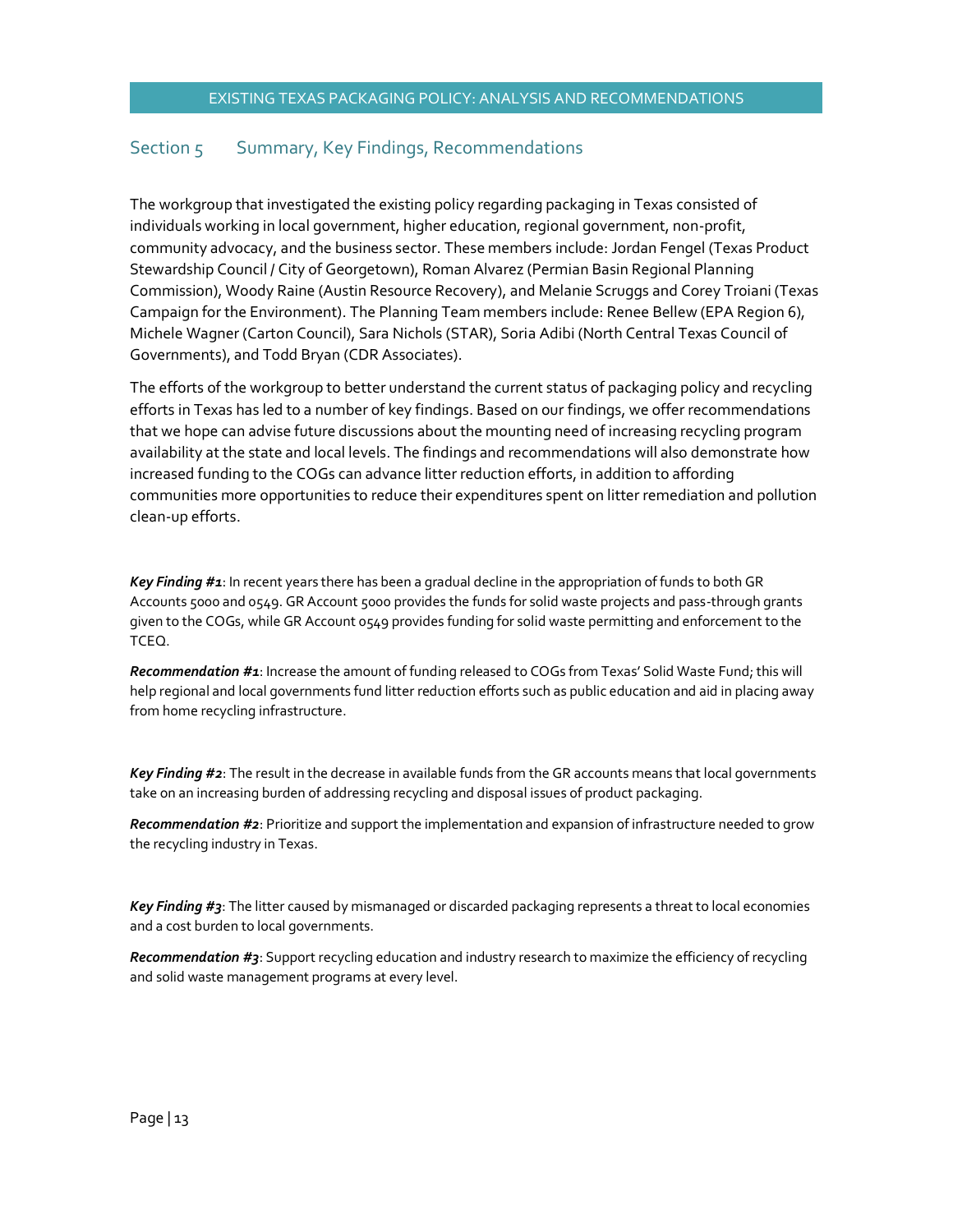*Key Finding #4*: There are multiple key stakeholders that can benefit from the release of this white paper, as well as receiving additional funds from GR 5000.

*Recommendation #4*: Reach out to the identified key stakeholders to provide this white paper and other materials to support the paper's recommendations.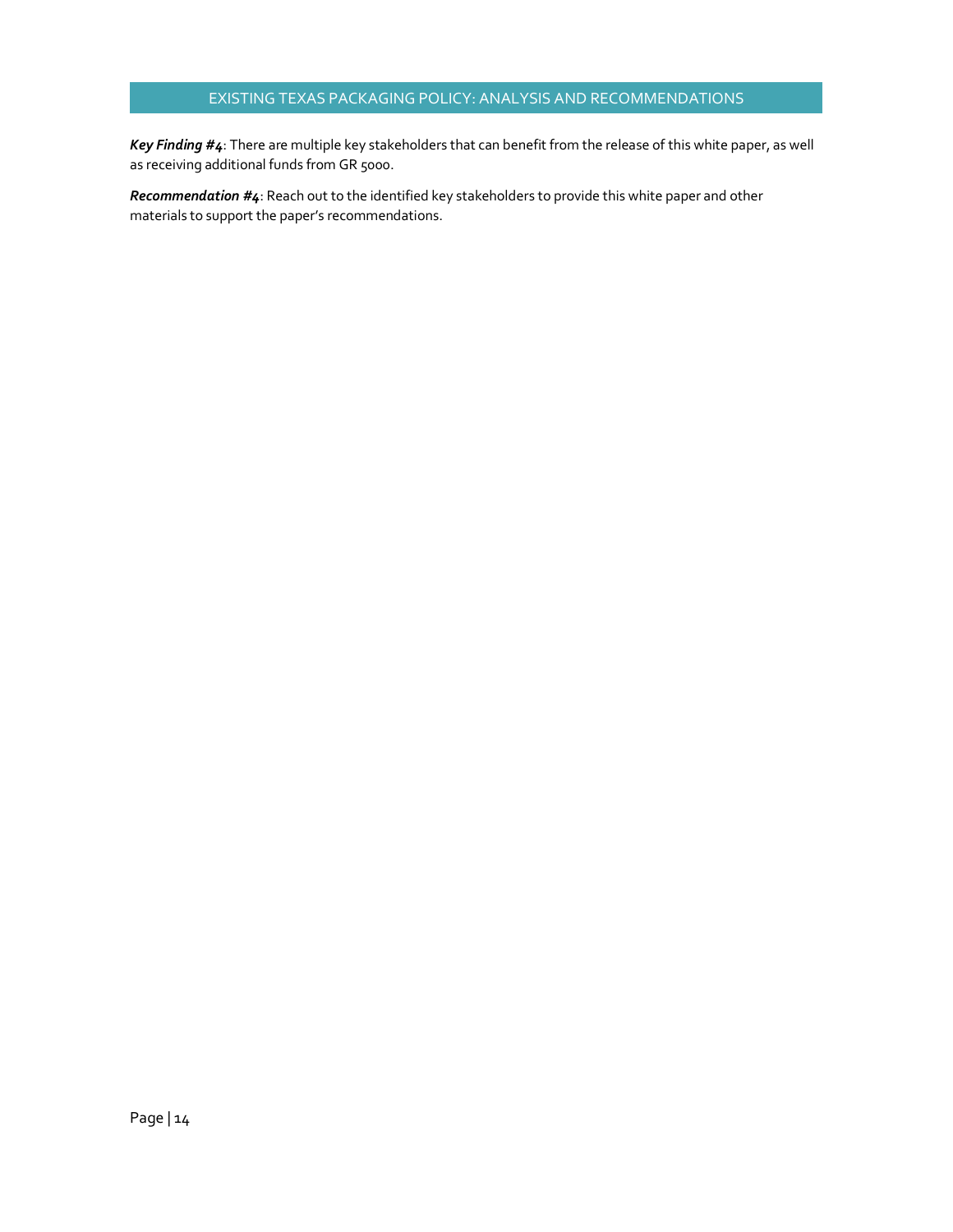#### Section 6 Key Stakeholders

The workgroup has developed a roadmap to achieve the mission of releasing the GR 5000 account to the COGs for the funding of packaging recycling infrastructure. A unified state plan to address the issue of packaging is an intended result of this process. Educating stakeholders is a key factor to create a unified message and establishing partners to champion a legislative agenda. Partnerships that will be pursued are:

- x **Councils of Governments** An important step is for all the COG Solid Waste Coordinators to collectively prioritize the advancement of packaging recycling and the distribution of Fund 5000. The process within the COGs should also be shared with their respective solid waste advisory committees (SWACs).
- x **Regional Solid Waste Advisory Committee (SWAC) -** The SWACS provide support and advice to the COG's Executive Board on methods to identify regional solid waste priorities and implementation projects, and review solid waste grant applications and make recommendations on projects to be funded.
- **The Municipal Solid Waste Management and Resource Recovery Advisory Council (MSWRRAC)** MSWRRAC serves an important role in making recommendations to the TCEQ commissioners and making recommendations on legislation.<sup>26</sup> MSWRRAC members are an intended audience to review and provide recommendations on legislation and policy concerning municipal solid waste management.
- **Texas Commission on Environmental Quality (TCEQ) -** Commissioners for the state environmental agency can request full appropriation of the amounts collected in Fund 5000 to redistribute to COGs as pass-through grants. TCEQ staff can also be included in work groups to work with local government officials and other advisory committee members on a standard methodology or protocol for regular distribution of Fund 5000 for legislative consideration.
- **Texas Legislators** are responsible for appropriating Fund 5000 to the TCEQ and can pass legislation to standardize appropriations from Fund 500 to the TCEQ and to COGs rather than leaving it to TCEQ commissioners to decide.

 <sup>26</sup> TCEQ. N.p., n.d. https://www.tceq.texas.gov/permitting/waste\_permits/advgroups/msw\_advcouncil.html.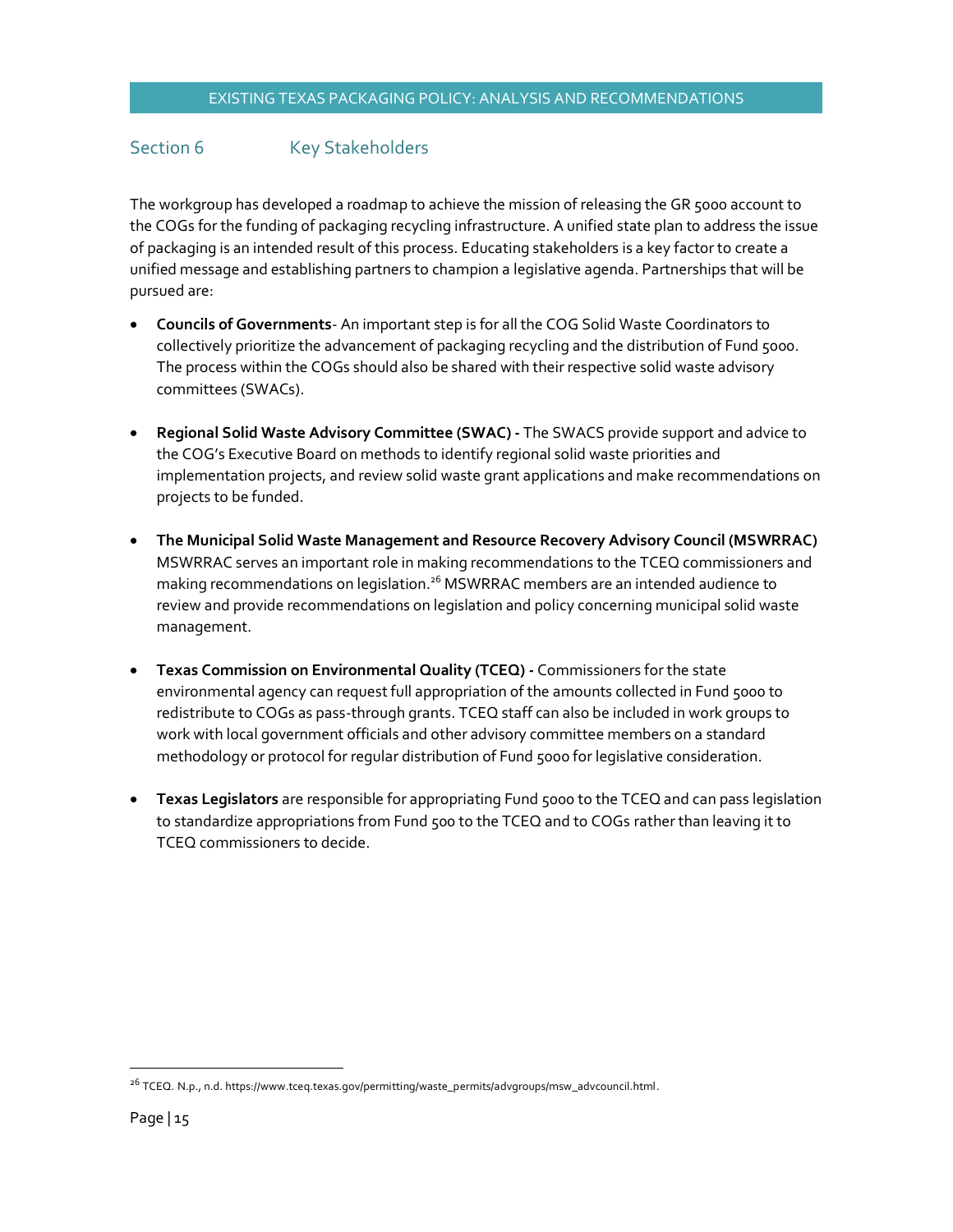#### Section 7 Fact Sheet: Packaging and Existing Policy in Texas

State funds support programs through the regional Councils of Governments (COGs) aimed at improving recycling and addressing litter left on Texas roadways and waterways. Changes in funding, however, meant that COGs are not able to meet the needs of local governments when it comes to applying for regional solid waste grant funds.

#### Key Facts about GR Account 5000

GR Account 5000 was established by the state Comptroller for use by the Texas Commission on Environmental Quality (TCEQ).

- The account provides funding for Councils of Governments (COGs) to implement regional projects. GR Account 5000 takes in **33.3 percent** of the state's solid waste fees.
- Ending balance for GR Account 5000 *increased 3.23 percent* between FY 2015-2016 while deductions decreased 0.37 percent in the same time period. $27$
- **•** Average amount for COG regional grant in 2012 was \$30,786. In 2015 the average award decreased to **\$19,824**. 28

#### Product Packaging and Littering

- Nationally, an estimated 50 million tons of packaging and printed paper are disposed of every year.<sup>29</sup> This waste stream is valued at approximately \$11 billion and makes up 42 percent of all recycled materials around the country.
- The 2015 Texas Recycling Data Initiative (TRDI) study estimates our state is recycling 6,143,393 tons of material which is around 19 percent.<sup>30</sup>

#### Economic Benefits of Recycling

- Every 10,000 tons of municipal solid waste has the potential to create 10 jobs in recycling compared to just 1 job in landfilling or incineration. $31$
- An estimated 12,678 Texans have jobs in the processing sector of the recycling industry -- not including those employed in the collection, reuse or remanufacturing sectors.<sup>32</sup>

<sup>&</sup>lt;sup>27</sup> TCEQ Operating Budget for Fiscal Year 2016.

<sup>&</sup>lt;sup>28</sup> "Reports and Publications." Texas Association of Regional Councils. N.p., n.d. Web. 14 July 2016.

<sup>&</sup>lt;http://www.txregionalcouncil.org/display.php?page=references.php>.

<sup>29</sup> "Packaging - Product Stewardship Institute (PSI)." Packaging. Product Stewardship Institute (PSI), n.d. Web. 5 June 2016. <https://productstewardship.site-ym.com/default.asp?page=Packaging>.

<sup>&</sup>lt;sup>30</sup> "Texas Recycling Data Initiative (TRDI)." Texas Recycling Data Initiative (2014): 1-43. Http://www.recyclingstar.org/wpcontent/uploads/2015/02/TRDI\_Report\_print-0204.pdf. State of Texas Alliance for Recycling, Jan. 2015. Web. June 2016. <http://www.recyclingstar.org/>.

<sup>&</sup>lt;sup>31</sup> "More Jobs, Less Pollution." Tellus Institute. 2008.

<sup>3&</sup>lt;sup>2</sup> Texas Recycling Data Initiative, 2014, (as n.3 above)